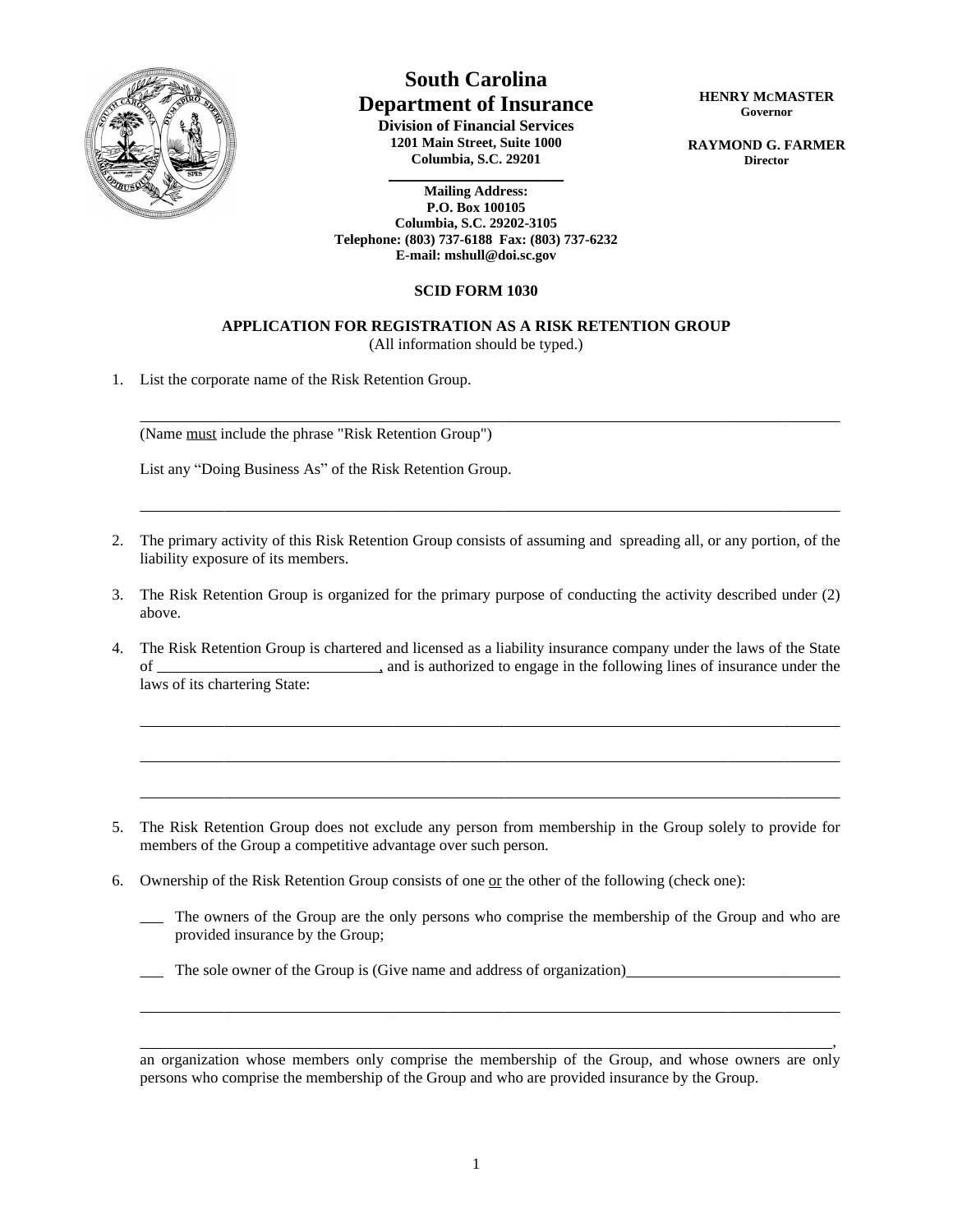7. The Risk Retention Group is composed of members who are engaged in the following described business or activities, which are similar or related with respect to the liability to which such members are exposed by virtue of related, similar, or common business, trade, product, services, premises or operations (Give general description of business or activities engaged in by Group members):

 $\overline{a}$ 

 $\overline{a}$ 

 $\overline{a}$ 

 $\overline{a}$ 

 $\overline{a}$ 

 $\overline{a}$ 

 $\overline{a}$ 

- 8. In an attachment, list the name, address and telephone number of each officer of the Risk Retention Group and the key officer or staff person (not an employee of the Group's management company) responsible for overseeing "hands on management" of the Group.
- 8A. In an attachment, list the name, address, and telephone number of the company responsible for management of the insurance operations of this Risk Retention Group. (If none, answer none.)
- 8B. List the name, address, and telephone number of the principal agent or broker responsible for marketing the Group's insurance policies. (If none, answer none.)
- 9. The activities of the Risk Retention Group do not include the provision of insurance other than:
	- (a) liability insurance for assuming and spreading all or any portion of the similar or related liability exposure of its Group members; and
	- (b) reinsurance with respect to the similar or related liability exposure of another Risk Retention Group (or a member of such other Risk Retention Group) engaged in businesses or activities which qualify such other Risk Retention Group (or member) under item (6) above for membership in this Group.
- 10. The Risk Retention Group will comply with the unfair claim settlement practices laws of this State.
- 11. The Risk Retention Group will pay, on a non-discriminatory basis, applicable premium and other taxes which are levied on such Group under the laws of this State.
- 12. The Risk Retention Group has designated the Director of Insurance of this State to be its agent solely for the purpose of receiving service of legal documents or process.
- 13. The Risk Retention Group will submit to examination by the Director of Insurance to determine the Group's financial condition, if:
	- (a) the Insurance Commissioner of the Group's chartering State has not begun or has refused to initiate an examination of the Group; and
	- (b) any such examination by the Director of Insurance is coordinated so as to avoid unjustified duplication and unjustified repetition.
- 14. The Risk Retention Group will comply with a lawful order issued in a delinquency proceeding commenced by the Director of Insurance upon a finding of financial impairment, or in a voluntary dissolution proceeding.
- 15. The Risk Retention Group will comply with the laws of this State concerning deceptive, false or fraudulent acts or practices, including any injunctions regarding such conduct obtained from a court of competent jurisdiction.
- 16. The Risk Retention Group will comply with an injunction issued by a court of competent jurisdiction upon